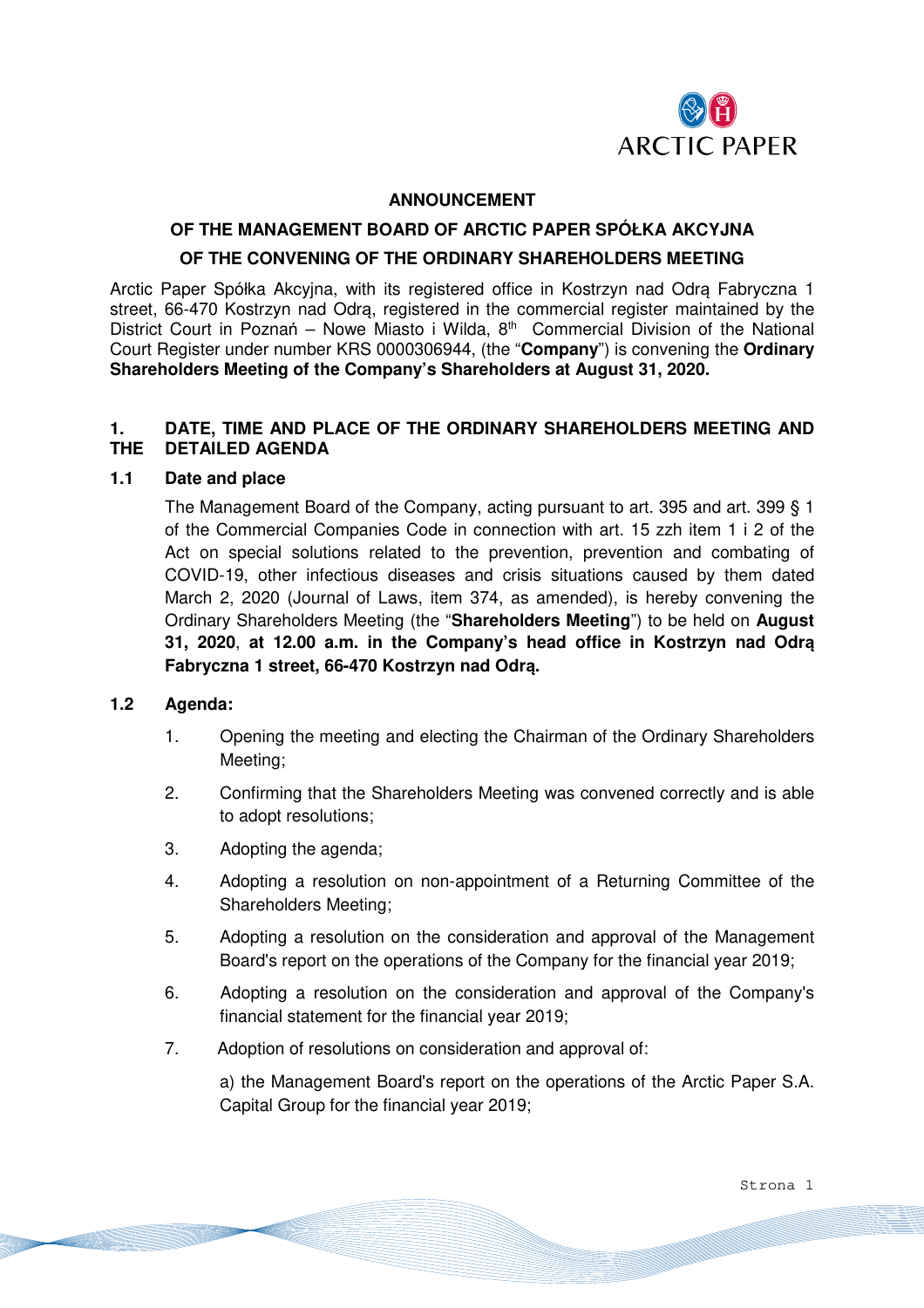

b) consolidated financial statement of the Arctic Paper S.A. Capital Group along with non-financial information of the Arctic Paper S.A. Capital Group for the financial year 2019.

- 8. Introduction of the Supervisory Board's assessment of the Company's financial statement and the consolidated financial statement of the Arctic Paper S.A. Capital Group and the Management Board's report on the Company's operations and the Management Board's report on the operations of the Arctic Paper S.A. Capital Group. for the financial year 2019;
- 9. Consideration of the report on the activities of the Supervisory Board of the Company for the financial year 2019;
- 10. Adopting a resolution on the distribution of the Company's net profit for the financial year 2019;
- 11. Adopting resolutions on the acknowledgment of performance of duties by the Management Board Members in the financial year 2019;
- 12. Adopting resolutions on the acknowledgment of performance of duties by the Supervisory Board Members in the financial year 2019;
- 13. Adopting a resolution on the adoption of the "Remuneration Policy for Members of the Management Board and Supervisory Board of Arctic Paper S.A.";
- 14. Closing the meeting.

# **2. ELECTRONIC COMMUNICATION BETWEEN THE SHAREHOLDERS AND THE COMPANY**

Within the scope stipulated by the Commercial Companies Code, the shareholders can communicate with the Company by way of electronic communication means, in particular they can submit motions, requests, pose questions and send notification and documents.

The correspondence referred to above must be addressed to the following e-mail address: **wza@arcticpaper.com**.

Any notices, motions, requests, statements submitted to the Company by way of electronic communication means shall be deemed submitted to the Company upon entering them into an electronic communication means in such a way that the person acting on behalf of the Company could familiarize himself with it within the working hours of the Management Board office which are provided on the Company's website or in the announcement on the convening of the Shareholders Meeting.

The Company shall not be liable for:

Strona 2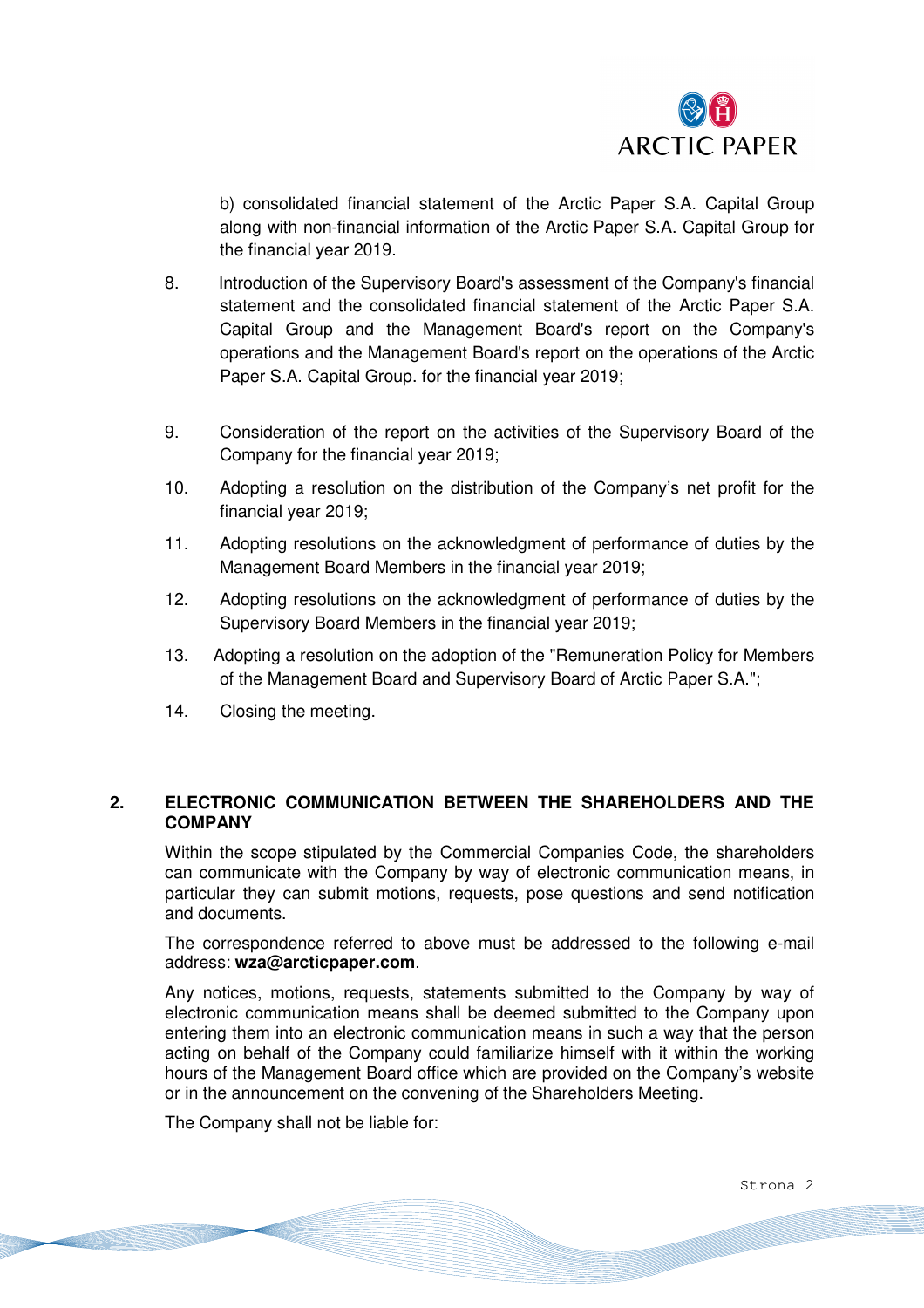

- (a) the results of the lack of possibility to use the means of electronic communication with the Company,
- (b) the Company's not receiving the correspondence sent by the persons authorized to participate in an electronic form,
- (c) any other effects caused by the shareholder's use of the electronic communication means in the contacts with the Company if the foregoing circumstances have occurred for reasons not attributable to the Company.

Any documents sent to the Company by a shareholder by electronic mail must be scanned in PDF format.

The scans referred to above must be legible and cannot raise doubts as to their nature and veracity of the scanned documents.

If a shareholder provides the Company with documents whose originals are drawn up in another language than Polish, such shareholder is obliged to provide the Company with their sworn translation into Polish.

# **3. THE RIGHT OF A COMPANY SHAREHOLDER TO REQUEST INCLUSION OF SPECIFIC MATTERS IN THE AGENDA OF THE SHAREHOLDERS MEETING**

A shareholder or shareholders of the Company representing at least one twentieth of the share capital of the Company can request inclusion of specific matters in the agenda of the Shareholders Meeting. This request must be reported to the management Board of the Company not later than twenty one days prior to the Shareholders Meeting, i.e. **not later than by August 10, 2020.** 

A request to include specific matters in the agenda of the Shareholders Meeting must contain justification or a draft resolution regarding the proposed item of the agenda. The request can be submitted in writing or in electronic form – pursuant to the rules referred to in item 2 above**.**

A shareholder is obliged to enclose a copy of a deposit certificate referred to in item 6.2 below with the request submitted both in a written and electronic form.

# **4. THE RIGHT OF A SHAREHOLDER TO SUBMIT DRAFT RESOLUTIONS REGARDING MATTERS COVERED BY THE AGENDA OR MATTERS WHICH ARE TO BE INTRODUCED TO THE AGENDA PRIOR TO THE SHAREHOLDERS MEETING**

A shareholder or shareholders of the Company representing at least one twentieth of the share capital of the Company can submit both in a written and electronic form prior to the date of the Shareholders Meeting – pursuant to the rules set forth in item 2 above - a draft resolution regarding the matters covered by the agenda or matters to be introduced to the agenda of the Shareholders Meeting.

The documents referred to in item 6.2 below must be attached to the submissions referred to below.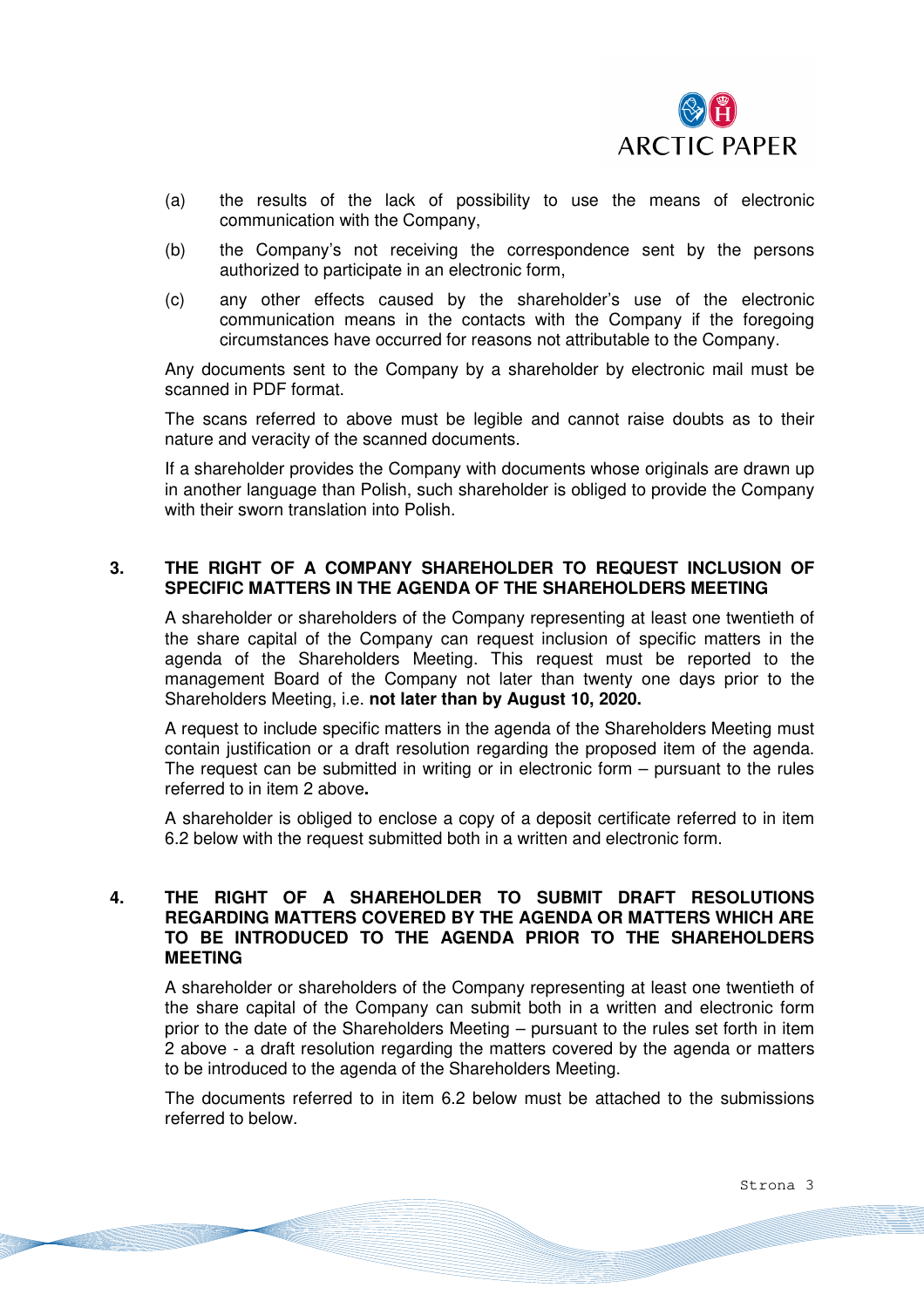

# **5. THE RIGHT OF A SHAREHOLDER TO SUBMIT DRAFT RESOLUTIONS REGARDING MATTERS INTRODUCED TO THE AGENDA DURING THE SHAREHOLDERS MEETING**

Each shareholder of the Company has the right to submit draft resolutions regarding matters included in the approved agenda during the Shareholders Meeting.

# **6. INFORMATION ON THE MANNER OF EXERCISING VOTING RIGHTS BY THE ATTORNEY, INCLUDING IN PARTICULAR ON THE FORMS USED DURING VOTING BY THE ATTORNEY AND THE MANNER OF NOTIFICATION OF THE COMPANY OF APPOINTMENT OF AN ATTORNEY BY WAY OF ELECTRONIC COMMUNICATION MEANS**

A Company shareholder being a natural person can participate in the Shareholders Meeting and exercise voting rights both in person and through an attorney.

A Company shareholder not being a natural person can participate in the Shareholders Meeting and exercise voting rights through a person authorized to make declarations of will on its behalf and through an attorney.

A power of attorney to participate in the Shareholders Meeting and exercise voting rights can be granted in writing or in electronic form.

The forms allowing the exercise of voting rights through an attorney are available from the date of convening the Shareholders Meeting at the Company's website **www.arcticpaper.com** in "Investors" tab. The forms of the powers of attorney were prepared separately for the Company shareholders being natural and separately for legal persons.

#### **6.1 Power of attorney in a written form**

In the event a shareholder has granted a power of attorney in written form, the attorney shall be obliged to submit the following documents upon preparation of the attendance list:

- (a) original power of attorney;
- (b) a copy of an excerpt from the register in which the shareholder is registered or another document confirming authorization of persons acting on behalf of such shareholder; and
- (c) a document allowing identification of the attorney.

If any of the aforementioned documents is prepared in another language than Polish, the attorney must enclose its sworn translation into Polish.

#### **6.2 Notification of the Company of the granting of a power of attorney by way of means of electronic communication**

A shareholder shall notify the Company of the granting of a power of attorney in an electronic form in writing or by way of use of a dedicated e-mail address referred to in item 2. In the notification the shareholder shall provide its telephone number and email address, and telephone number and e-mail address of the attorney, through

Strona 4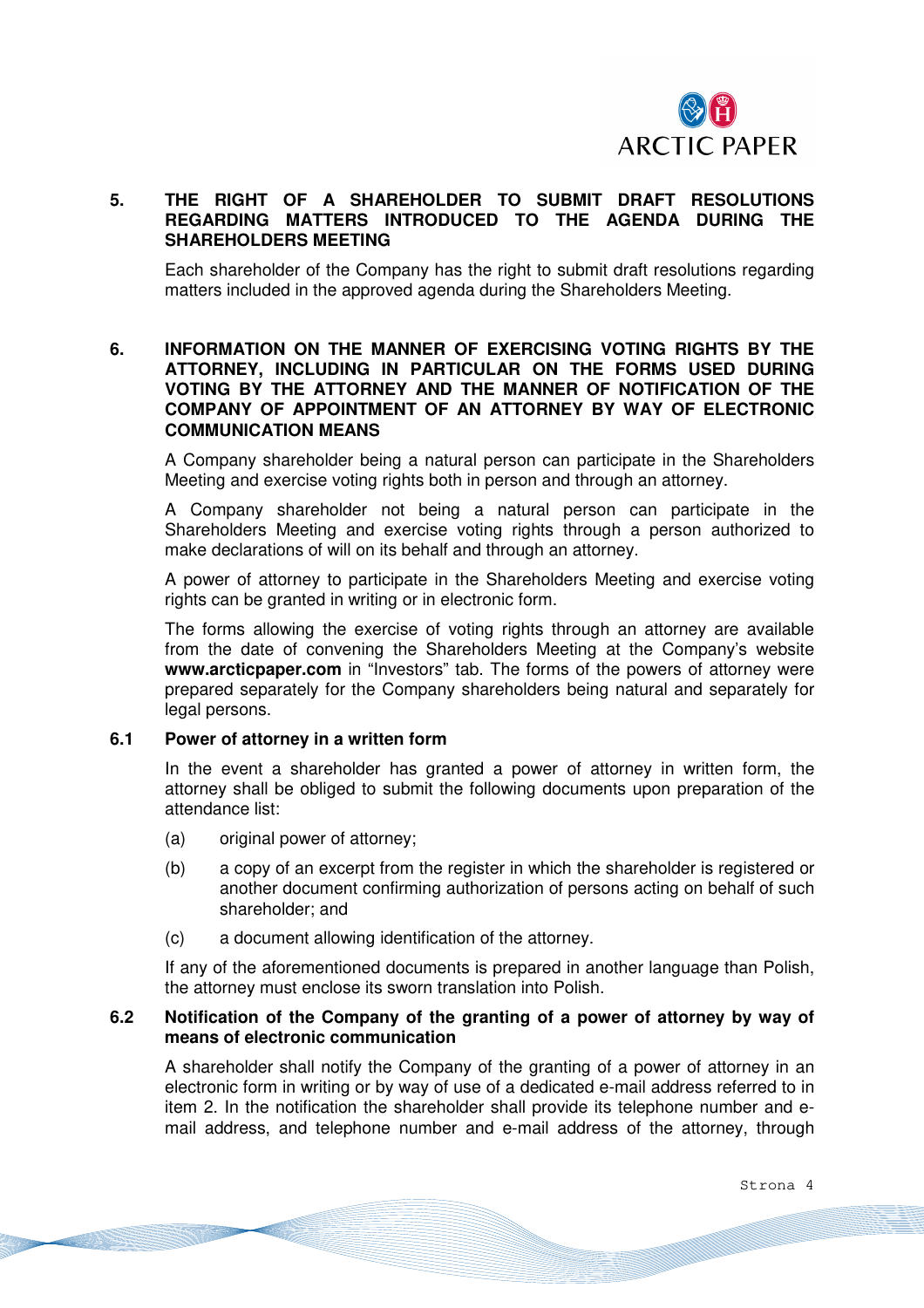

which the Company will be able to communicate with the shareholder or attorney in order to verify the fact of granting the power of attorney.

Along with the notification in an electronic form, the shareholder shall send the following to the Company:

- (a) text of the power of attorney;
- (b) if the shareholder is a natural person scan of an identity card, passport or another official identity document confirming the identity of the shareholder.
- $(c)$  in the case of other shareholders a scan of an excerpt from the register in which it is registered or scan of another document confirming authorization of the persons acting on behalf of such entity,
- (d) if the attorney is a natural person scan of an identity card, passport or another official identity document confirming the identity of the attorney;
- (e) in the case of other attorneys a scan of an excerpt from the register in which it is registered or a scan of another document confirming authorization of the persons acting on behalf of such entity.

In case of any doubts regarding the veracity of the copies of the documents referred to above, the Company reserves the right to request that the attorney submit, upon drafting the attendance list, the following documents:

- $(i)$  in the case of shareholders being natural persons originals or copies, certified by an entity authorized to certify compliance of the copies with the originals, of the documents referred to in item (b) and (d),
- (ii) in the case of other shareholders- originals or copies, certified by an entity authorized to certify compliance of the copies with the originals, of the documents referred to in item (c) and (e).

Notification of the granting or revoking of a power of attorney in an electronic form must be made **by 12:00 noon on the business date preceding the Shareholders Meeting, i.e. by August 28, 2020.**

The rules described above apply respectively to the electronic notification of the Company revoking the power of attorney.

## **6.3 Verification of the validity of the power of attorney and identification of the shareholder and attorney**

If the notification referred to in item 6.2 has been made pursuant to the rules stipulated herein regarding the convening of the Shareholders Meeting, the Company shall immediately confirm to the mandatory and attorney that the notification was correctly made.

If the notification referred to in item 6.2 has been made contrary to the rules set forth herein regarding the convening of the Shareholders Meeting, the Company shall immediately notify the notifying party of this fact and shall specify the defects of the notification. Such defects can constitute grounds for non-admission to participate in the Shareholders Meeting.

Strona 5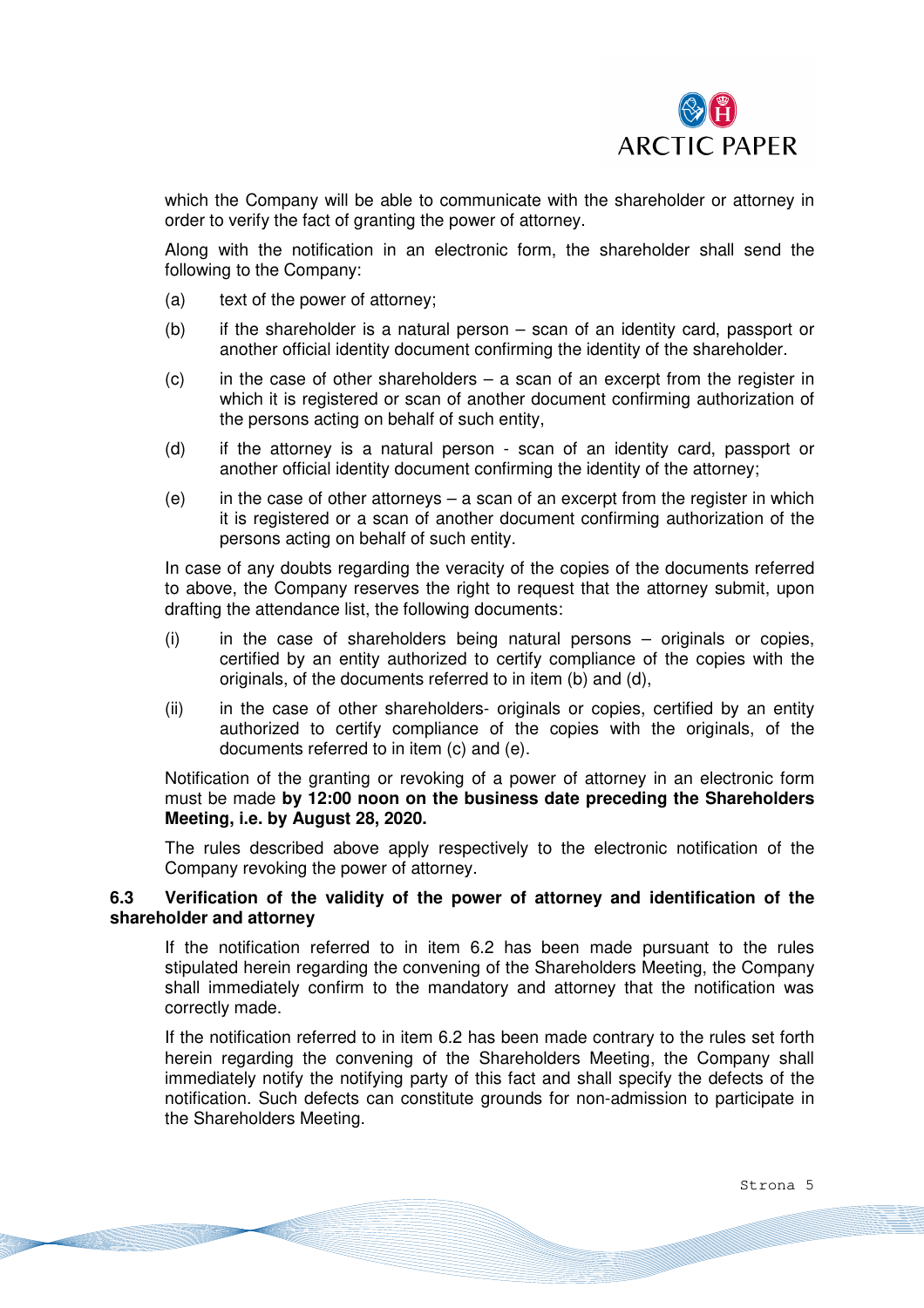

The Company has the right to contact by phone, at the number provided by a shareholder or to send a return e-mail in order to verify the fact of granting a power of attorney in an electronic form by the specific shareholder. The Company shall have the right to contact both the shareholder and the attorney.

The Company shall be entitled to take other actions in order to identify the shareholder and attorney for the purpose of verification of the power of attorney granted in an electronic form, provided these actions are proportionate to their purpose.

## **6.4 Power of attorney granted to a member of the Management Board or an employee of the Company**

A Management Board member of an employee of the Company can serve as the shareholders' attorneys at the Shareholders Meeting.

If:

- (a) the Management Board member of the Company;
- (b) the Supervisory Board member of the Company;
- (c) Company's employee or:
- (d) a member of corporate bodies or an employee of a Company's subsidiary,

is a shareholder's attorney at the Shareholders Meeting, the power of attorney can only give entitlement to representation at the Shareholders Meeting.

The attorney is obliged to disclose to the Company shareholder all circumstances confirming the possibility of the occurrence of a conflict of interest. The granting of a further power of attorney is excluded in such circumstances.

In the event of appointment of an attorney referred to above, the Company shareholder is obliged to instruct the attorney on the manner of voting, and the attorney is obliged to vote in line with the instruction provided.

#### **6.5 Power of attorney granted to a shareholder of the Company**

A shareholder of the Company has the right, as an attorney of another shareholder, to vote on adoption of resolutions regarding its liability towards the Company on any account, including acknowledgment of performance of duties, release from obligations towards the Company and a dispute between the shareholder and the Company, provided the conditions referred to in item 6.4 above are met.

## **7. POSSIBILITY AND MANNER OF PARTICIPATION IN THE SHAREHOLDERS MEETING BY WAY OF MEANS OF ELECTRONIC COMMUNICATION**

The Company does not stipulate the possibility to participate in the Shareholders Meeting by way of means of electronic communication.

# **8. INFORMATION ON THE MANNER OF SPEAKING DURING THE SHAREHOLDERS MEETING THROUGH THE MEANS OF ELECTRONIC COMMUNICATION**

Strona 6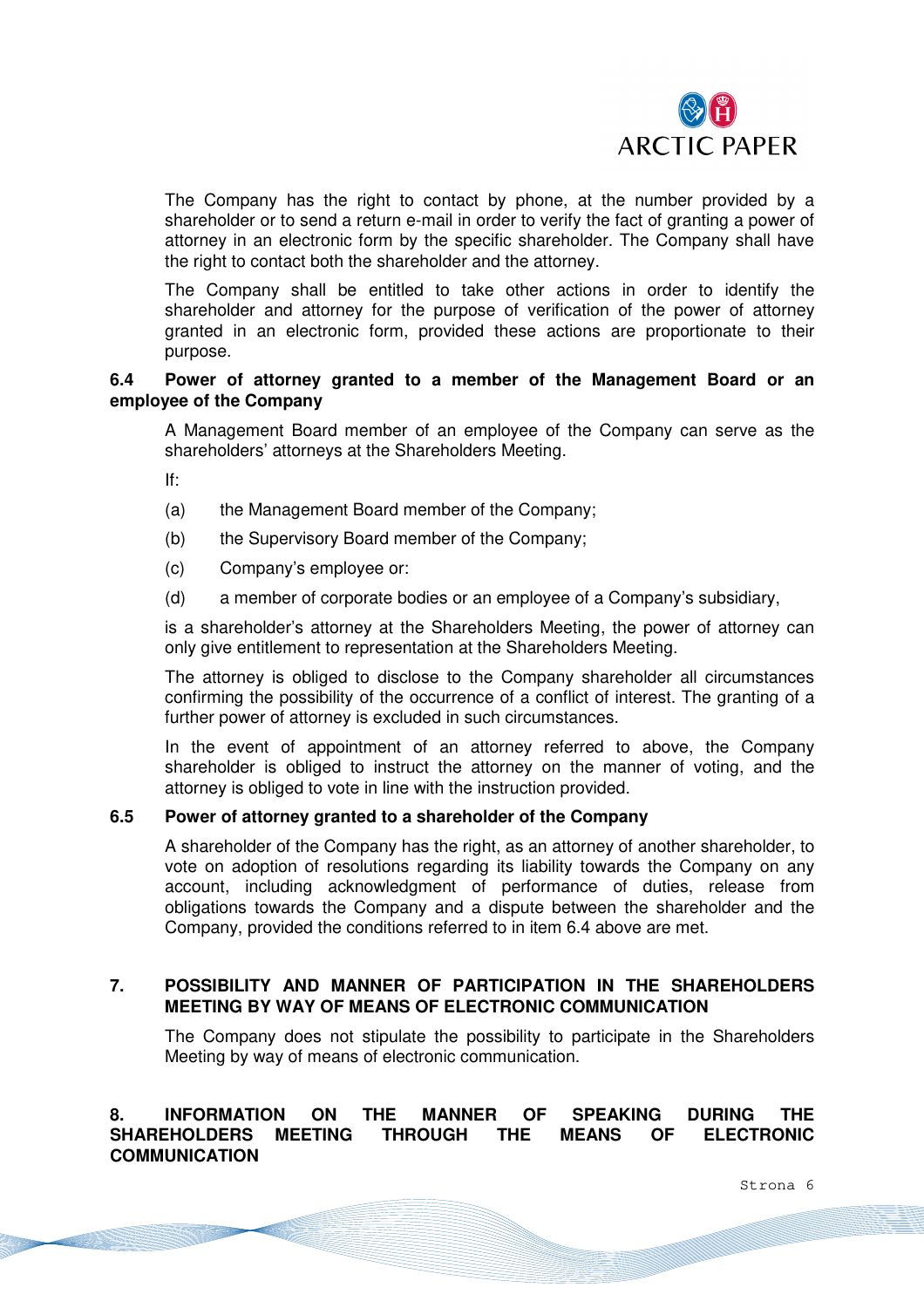

The Company does not stipulate possibility to speak during the Shareholders Meeting by way of means of electronic communication.

## **9. INFORMATION ON THE MANNER OF EXERCISING VOTING RIGHTS BY WAY OF CORRESPONDENCE OR BY WAY OF MEANS OF ELECTRONIC COMMUNICATION**

The Company does not stipulate the possibility to exercise voting rights by way of correspondence or means of electronic communication.

# **10. DATE OF REGISTRATION OF PARTICIPATION IN THE SHAREHOLDERS MEETING**

Pursuant to art. 406<sup>1</sup> of the Commercial Companies Code, 15 August 2020 shall be the Record Date for the Shareholders Meeting ("**Record Date"**).

# **11. INFORMATION ON THE RIGHT TO PARTICIPATE IN THE SHAREHOLDERS MEETING**

Only the persons who at the Record Date are the Company shareholders shall be entitled to participate in the Shareholders Meeting.

At the request of a person holding rights attached to the dematerialized bearer's shares, such request made not earlier than after the announcement of the convening of the Shareholders Meeting, i.e. not earlier than on **August 3, 2020** and not later than on the first business day after the Record Date, i.e. not later than on **August 17, 2020**, the entity maintaining a securities account shall issue a name certificate on the right to participate in the Shareholders Meeting.

A list of the holders of rights attached to the bearer's shares entitled to participate in the Shareholders Meeting will be established by the Company on the basis of the list prepared by Krajowy Depozyt Papierów Wartościowych S.A. [National Depository of Securities Joint Stock Company] ("**KDPW"**) in accordance with the regulations on the trading in financial instruments.

KDPW shall prepare the list referred to above on the basis of lists delivered not later than 12 days prior to the date of the Shareholders Meeting by the entities holding rights pursuant to the regulations on the trading in financial instruments. The basis for the preparation of the lists delivered to KDPW shall be the issued certificates on the right to participate in the Shareholders Meeting.

## **11.1 Participation by shareholders whose shares are registered in the Swedish Central Securities Depository system maintained by Euroclear Sweden AB**

Shareholders whose shares are registered with the Swedish Central Securities Depository system maintained by Euroclear Sweden AB, and who wish to participate in the Shareholders Meeting, must be recorded in the register of shareholders maintained by Euroclear Sweden AB on the **Record Date, 15 August 2020.** Shareholders who intend to participate in the Shareholders Meeting are kindly asked to voluntarily notify the Company by e-mail to wza@arcticpaper.com no later than **24** 

Strona 7